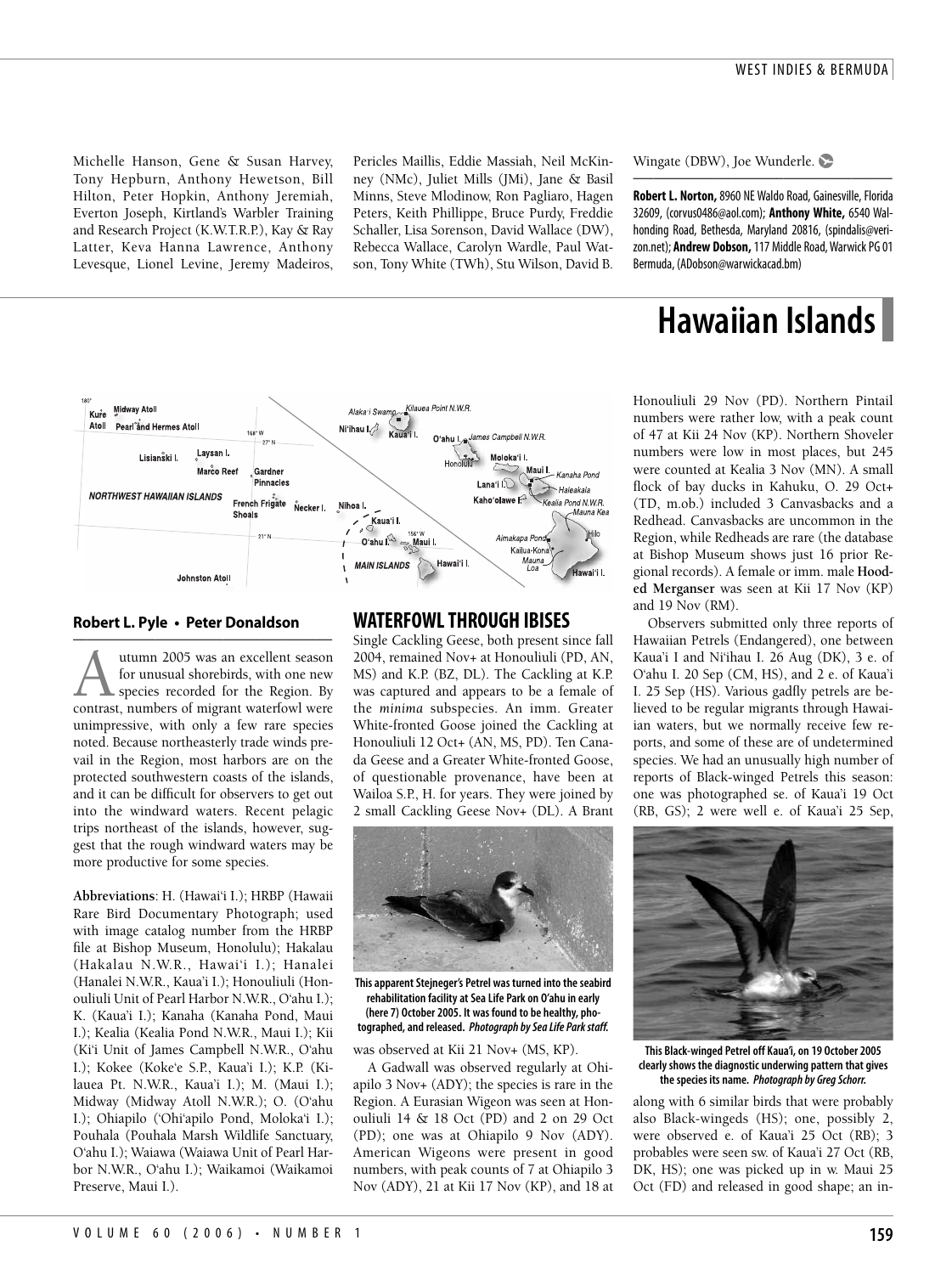#### HAWAIIAN ISLANDS



**This American Avocet, spotted by Glynnis Nakai at Kealia Pond National Wildlife Refuge on 9 (here 12) September 2005, represents the first record of the species in the Hawaiian Islands. Photograph by Michael Walther.**

jured bird was found in cen. Maui the next day (conceivably the same individual; \*FD); and one was picked up on Kaua'i I. 11 Nov (SR). Up to **30** Cook's Petrels and up to **30** Stejneger's Petrels were observed e. of O'ahu I. 20 Sep (CM, ph. HS). These species can be difficult to separate at sea, but good photographs were obtained of both species. Ten Cook's were seen e. of Kaua'i I. 25 Sep (HS). A petrel turned in to Sea Life Park, O. in early Oct was photographed and released. Based on the photographs, the bird appears to be a Stejneger's, but even captive gadfly petrels are



**In autumn, most Bar-tailed Godwits are thought to migrate nonstop from Asia to the wintering areas, but a few drop in to the Hawaiian Islands en route. This juvenile was seen at Pouhala Marsh in Waipahu on O'ahu Island 15 October 2005. Photograph by Peter Donaldson.**

a challenge to identify.

Wedge-tailed Shearwaters are the common breeding shearwater in the main Hawaiian Islands; a count of 3000–5000 e. of O'ahu 18 Sep (CM, HS) gives an indication of its abundance. Migrant shearwaters can also appear in good numbers in Hawaiian waters. A continuous southward passage of Sooty Shearwaters was observed e. of O'ahu 18 Sep, with 600–700 birds counted (CM, HS). It was good

to get several reports of Newell's Shearwaters (Threatened) around Kaua'i. A count of **50** Newell's in a feeding flock with 80 Red-footed Boobies and 20 Wedge-tailed Shearwaters e. of Kaua'i I 25 Sep (HS) was remarkable. We received only two reports of Band-rumped Storm-Petrels: one w. of Kaua'i 26 Aug (DK) and one e. of Kaua'i 19 Oct (RB, ph. DW).

A Great Blue Heron, uncommon in the Region, was spotted in Hilo Harbor 15 Nov (SO). The bird was seen in the same area 16–17 Nov (DL). Up to 5 *Plegadis* ibis were observed at Kealia Aug+ (MN), with at least one red-eyed individual identified as a Whitefaced Ibis 15 Sep (RD, RP). A dark-eyed imm.

*Plegadis* remained around Kii early Oct+ (AN, m.ob). The birds are all presumed to be White-faced Ibis.

# **OSPREY THROUGH GULLS**

An Osprey was seen in the Honouliuli area 16 Nov+ (PD). A Northern Harrier was observed at Kii 15 Nov (AN, MS) and 19 Nov (RM, MO). Both of these migrant raptors are rare in the Region. A Killdeer, uncommon in the Region, was observed at Kii 24 Nov+ (KP). An **American Avocet** remained at Kealia 12 Sep+ (GN, m.ob.). This bird

was the first of its species recorded in the Region. A Greater Yellowlegs, uncommon in the Region, was observed at Waiawa 16 Nov, with a Lesser Yellowlegs conveniently nearby for

comparison (AN, MS). An imm. **Willet** observed in Hilo Bay, H. 23 Nov (RD) was not seen again. Bristle-thighed Curlew numbers were unusually high this fall. More than 35 Bristle-thigheds were counted late Oct (KP, MO). A tally of **47** birds 24 Nov (KP) is the highest count ever recorded in the main islands. A Whimbrel of the Siberian subspecies *variegatus* was observed 28 Aug and 10 Sep around Kii (PD). A Whimbrel spotted at Kii 26 Nov was reported to be of the North American subspecies *hudsonicus* (MO). A juv. Bar-tailed

Godwit, uncommon in the Region, was at Pouhala 14 Oct (ph. PD). A **Marbled Godwit** was seen regularly at Kii Aug–13 Oct (RM, m.ob.). This is probably the same bird that appeared in w. O'ahu I. in Oct 2004, moved to Kealia on Maui I. later that fall, then re-appeared at Kii on O'ahu I. in May 2005. This bird represents only the 3rd record for the Region. A juv. Red Knot, very uncommon in Hawaii, was at Kii 10 Sep (PD). A peep photographed at Ohiapilo (ph. ADY) appears to be a Semipalmated Sandpiper—rare in the Region and even more rarely photographed here. A **Curlew Sandpiper** (or possibly 2) at Pouhala 18 Oct (ph. MW) was yet another rare shorebird for the Region. Up to 2 snipe were observed at Kii 17–26 Nov (KP, RM, MO, ph. TD); photographs taken on the last date show that one was a Wilson's Snipe. Both Wilson's and Common Snipe have been recorded in the Region.



**Peeps are uncommon in the Hawaiian Islands, and many that are seen are not identified to species. This bird at 'Ohi'apilo Pond, Moloka'i Island appears to be a rare juvenile Semipalmated Sandpiper, based primarily on bill shape. Photograph by Arleone Dibben-Young.**

Gulls were fairly scarce this fall. We received reports of one or 2 Laughing Gulls on O'ahu I. and Maui I. (m.ob.) and a single report of a Ring-billed Gull at Kealia 5 Oct



**This rare Curlew Sandpiper was spotted at Pouhala Marsh in Waipahu on O'ahu Island on 16 October 2005. Photograph by Michael Walther.**

(MN). These are the two most regular gulls in the Region. No large gulls were reported.

### **OWLS THROUGH PASSERINES**

Native Short-eared Owls continue to been seen in good numbers on Hawai'i I., with sev